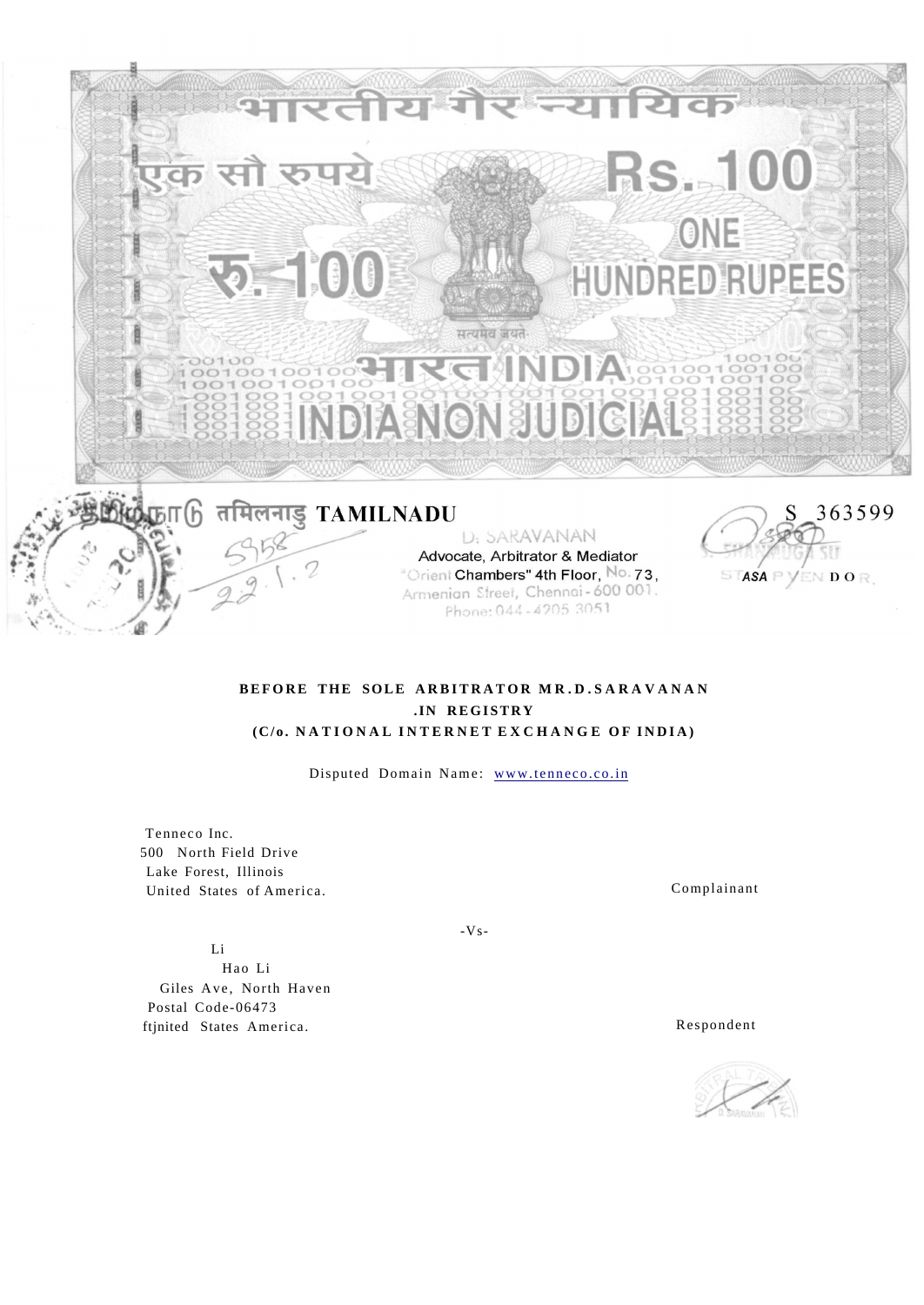

# தமிழ்நாடு எमिलनाडु TAMILNADU



D. SARAVANAN Advocate, Arbitrator & Mediator "Orient Chambers" 4th Floor, No.73, Armenian Street, Chennoi-600 001.



 $-2-$ 

The Complainant is Tenneco Inc. having its mail address at 500 North Filed Drive, Lake Forest, Illinois, U.S.A. Rep.by its Authorised Representative Mr.Rodney D. Ryder, having office at Kochhar & Co, DLF Towers Jasola, Tower-A, 11th Floor, Jasola, New Delhi 110 025, India.

The Respondent is Mr .Tony Li, having his mail address at M/s.Tony Hao Li, No.7, Giles Ave, North Haven, Postal Code - 06473, U.S.A. Neither the Respondent I

represented himself nor represented by any one.

# **2 . Th e Domai n Nam e an d Registra r :**

The disputed domain name: www[.tenneco.co.in.](http://www.tenneco.co.in) The domain name registered with .INREGISTRY.

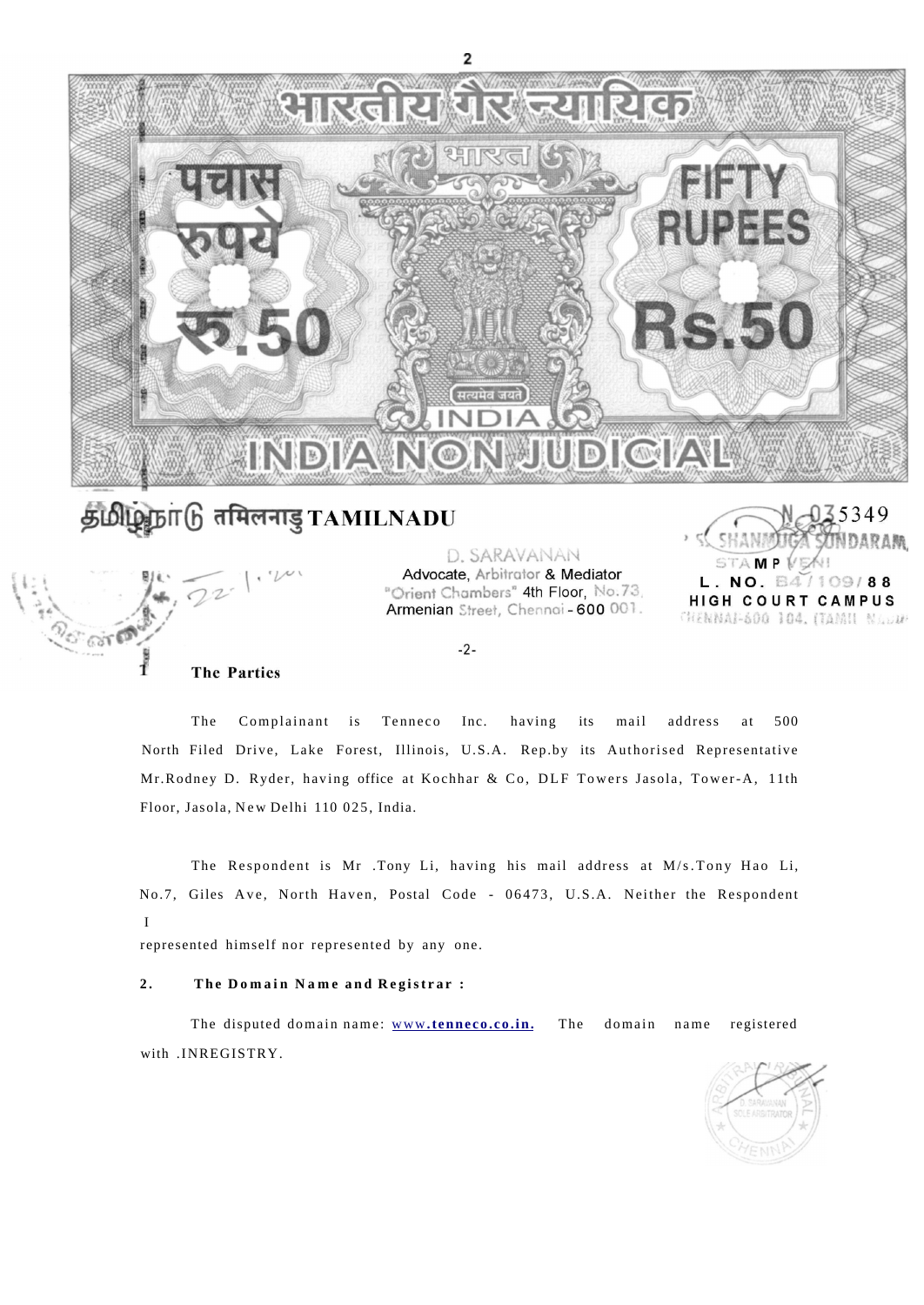#### 3. Procedural History:

| January 28,2010     | The | INREGISTRY appointed D.SARAVANAN as<br>Sole Arbitrator from its panel as per paragraph 5(b) of<br><b>INDRP Rules of Procedure.</b>                                                                                                                    |
|---------------------|-----|-------------------------------------------------------------------------------------------------------------------------------------------------------------------------------------------------------------------------------------------------------|
| February 04 2010    |     | Arbitral proceedings were commenced by<br>sending<br>Respondent through e-mail as per<br>notice<br>to to<br>Paragraph 4(c) of INDRP Rules of Procedure, marking<br>a copy of the same to Complainant's authorised<br>representative and .IN REGISTRY. |
| February $14, 2010$ |     | Due date for filing Response by Respondent.                                                                                                                                                                                                           |
| February 26, 2010   |     | Arbitrator sent an e-mail to Respondent notifying<br>his default, a copy of which marked to Complainant's<br>authorised representative and the .IN REGISTRY.                                                                                          |
|                     |     | The language of the proceedings in English.                                                                                                                                                                                                           |

# **4 . Factual Background :**

# 4.1 **The Complainant:**

The Complainant is Tenneco Inc. having its mail address at 500 North Filed Drive, Lake Forest, Illinois, U.S.A. Rep.by its Authorised Representative Floor, Jasola, New Delhi 110 025, India. Mr.Rodney D. Ryder, having office at Kochhar & Co, DLF Towers Jasola, Tower-A, 11<sup>th</sup>

#### 4.2 **Complainant's Activities:**

Complainant states inter-alia that it is one of the world's leading designers, manufacturers and distributors of emission control and ride control products and systems for the automotive original market and the aftermarket; the complainant is well-balanced across product lines, markets served and geographic regions; the complainant global presents; including a present in the Indian automotive sector; using a combination of leading-edge technology, manufacturing expertise and dedication to customer service, the complainant has increased revenue to \$5.9 billion and penetrated new markets to solidify its leadership in the global automotive supply industry; the complainant is well positioned to capture significant revenue growth going forward has the result of stricter light and commercial vehicle emission regulations being implemented in most markets worldwide over the next five years; as a Tire 1 automotive supply, the complainant delivers premier

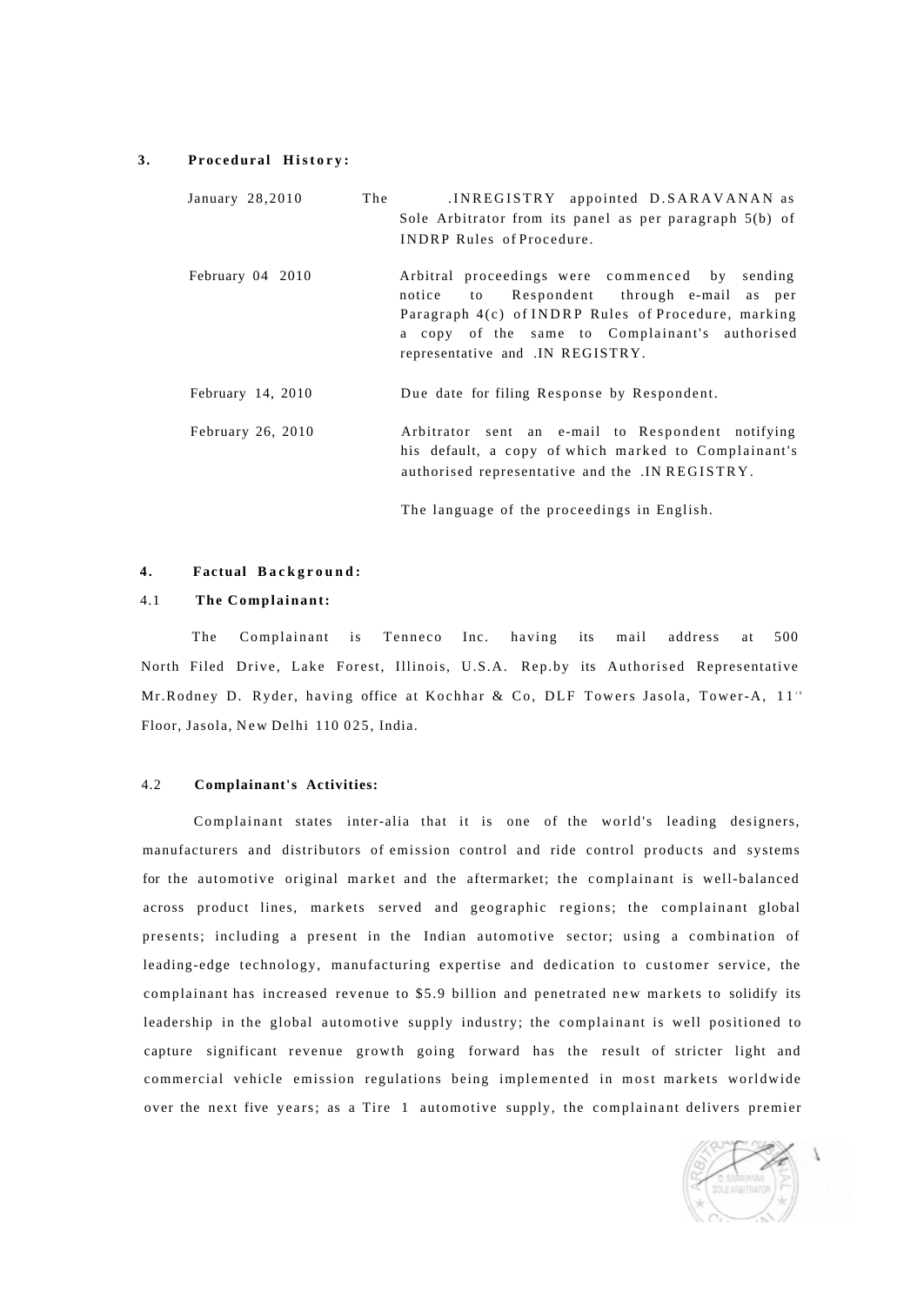emission control and right control products and systems for original equipment customers worldwide; the complainant meet the needs of their OE customers by designing, developing, testing and manufacturing advanced technologies and quality products using their global engineering and manufacturing capabilities and experience in providing fully integrative systems.

#### 4.3 **Complainant**'s **Trade Marks and Domain Names:**

The complainant states that their profile in popularity under the trade/service name / mark 'Tenneco' has been continuously increasing since the date of adoption and use of mark; at present, the complainants trade name / mark is a name to reckon with and has acquired and enormous goodwill not only in India but in many countries across the globe; the complainant further states that 'Tenneco' mark / brand mark, due to its extensive use, advertisements, publicity and awareness throughout the world, has acquired the status of a well known trademark under the provisions of Trade Marks Act, 1999; the said mark / name qualifies all tests for the well-known status of a mark under the Act in reference which includes considerations like knowledge or recognition among relevant section of public, duration, extent and geographical areas of use, promotion and publicity of mark etc; the mark / brand 'Tenneco' also falls under the category of a famous mark has provided by Article 6bis of Paris Convention; the complainant considers its trade / service name / mark and important and extremely valuable asset and thus in order to protect the same, has obtained Trade Mark registration for the mark 'Tenneco' in India and other jurisdictions, including the Unites State of America; the complainant has filed the registration certificates issued by the Controller General of Patents Designs and Trade Marks Registry; the name / mark 'Tenneco' has acquired unique importance and is associated with the complainant; a mere mention of the said name / mark establishes an identity and connection with the complainant and none else; the complainant owns all the rights in the said name which is its Trade Mark and Service Mark; the use of said name either as a mark, name / domain name, or in any other form whatsoever constitutes infringement and passing off and is violation of complainant's rights in the said mark; the use of the disputed domain by the respondent amounts to misrepresentation and the respondent by doing so is indulging in unfair competition; the complainant further states that as internet has become an essential medium to conduct business, the complainant in order to expand its presence decided to obtain a domain name registration; the domain name extension in question i.e. [www.tenneco.co.in i](http://www.tenneco.co.in)s a natural extension of its corporate name; the complainant has spent a considerable amount

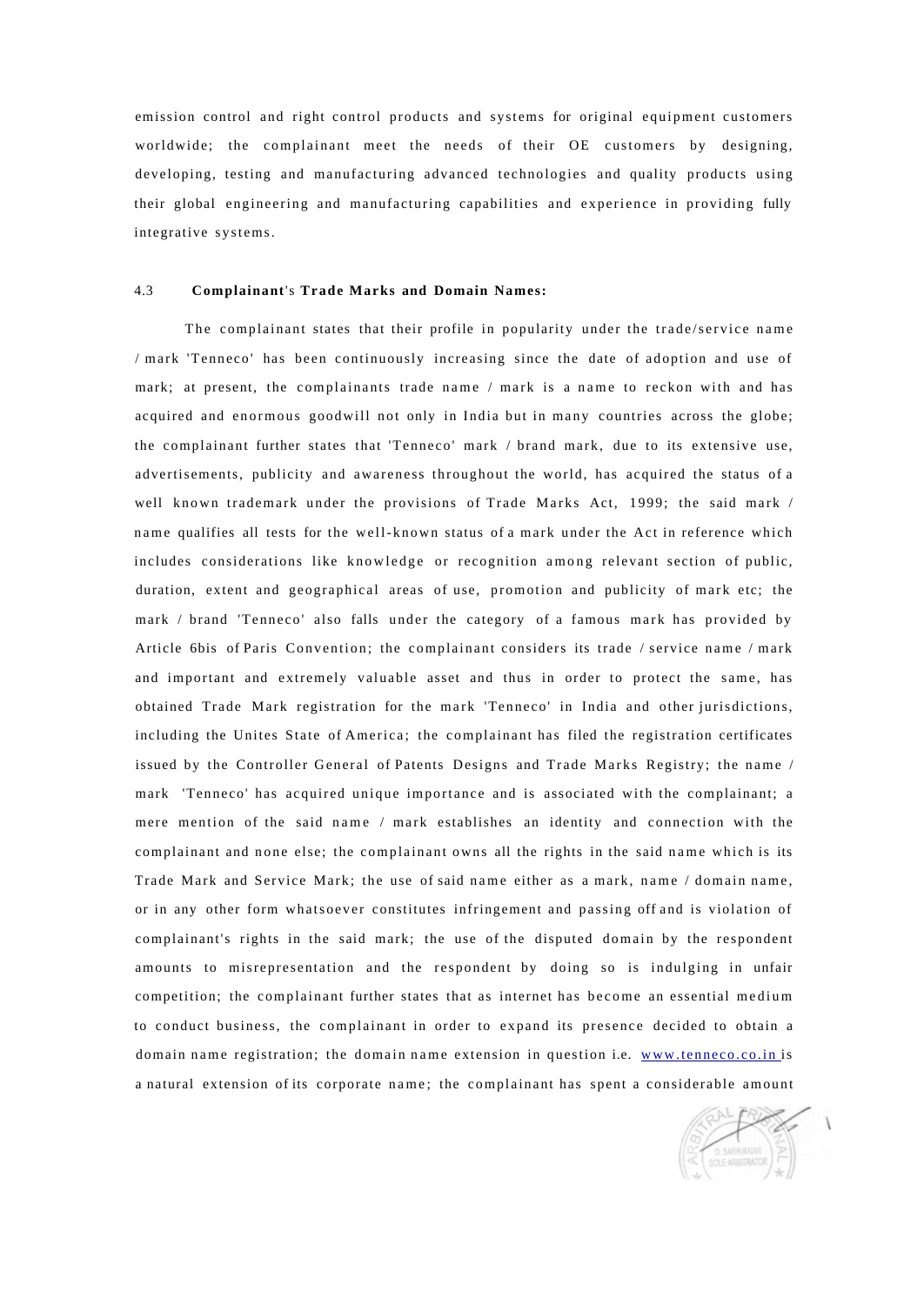of money and skill to develop the brand 'Tenneco'; the website [www.tenneco.com i](http://www.tenneco.com)s a comprehensive, unique and acclaimed site of the complainant; the complainant also filed a printout of the Home Page of their website; recently, the complainant came to know that some one has obtained a domain name registration for [www.tenneco.co.in, i](http://www.tenneco.co.in)mmediately the complainant searched WHOIS database for the disputed domain name and found that the impugned domain name is registered in the name of Domain Admin of the private registrations Tony Hao Li; the registrar for the disputed domain name is [Name.com L](http://Name.com)LC; the malafide and devious intention of the respondent is evident from the glaring fact that the disputed domain name registration is the verbatim duplication of the complainant's domain name .

## **4.4** Respondent**'s** Identity **and** activities:

The Respondent is the registrant of the Domain Name <tenneco.co.in> which is registered with .INREGISTRY, National Internet Exchange of India, New Delhi. The name of the registrant is referred to as Mr. Tony Li, M/s. Tony Hao Li, 7 Giles Ave, North Haven, Postal Code-06473, United States America, [ghtlee@hotrnail.com](mailto:ghtlee@hotmail.com)

#### 5. Parties contentions :

A. Complainant:

# **or** service mark of the Complainant has rights: **(a)** The Domain Name is identical or confusingly similar to a Trademark

According to the complainant that a mere glance at the disputed domain name gives rise to enormous confusion as to its origin as the domain name used by the respondent is identical to the corporate name of the complainant; the utmost malafide intention of the respondent is evident from the fact that not even a single letter differs between the disputed the domain name and the corporate name of complainant; in fact, the WIPO Arbitration  $\&$ Mediation Centre in cases such as Reuters Ltd. Vs. Global Net 2000 Inc. (WIPO Case No. D2000-0441), Altavista Company Vs. Grand Total Finance Ltd. (WIPO Case NO. D2000-**0848)**, Playboy Enterprises v. Movie Name Company (WIPO Case No. D20001-1201) has held that even the mere omission of one letter of a trademark has no effect on the determination of confusing similarity between a trade mark and a domain name; the present case is on an even higher footing as the respondent has picked up the mark  $/$  name of the complainant verbatim without even changing a single letter; thus, the use of the disputed

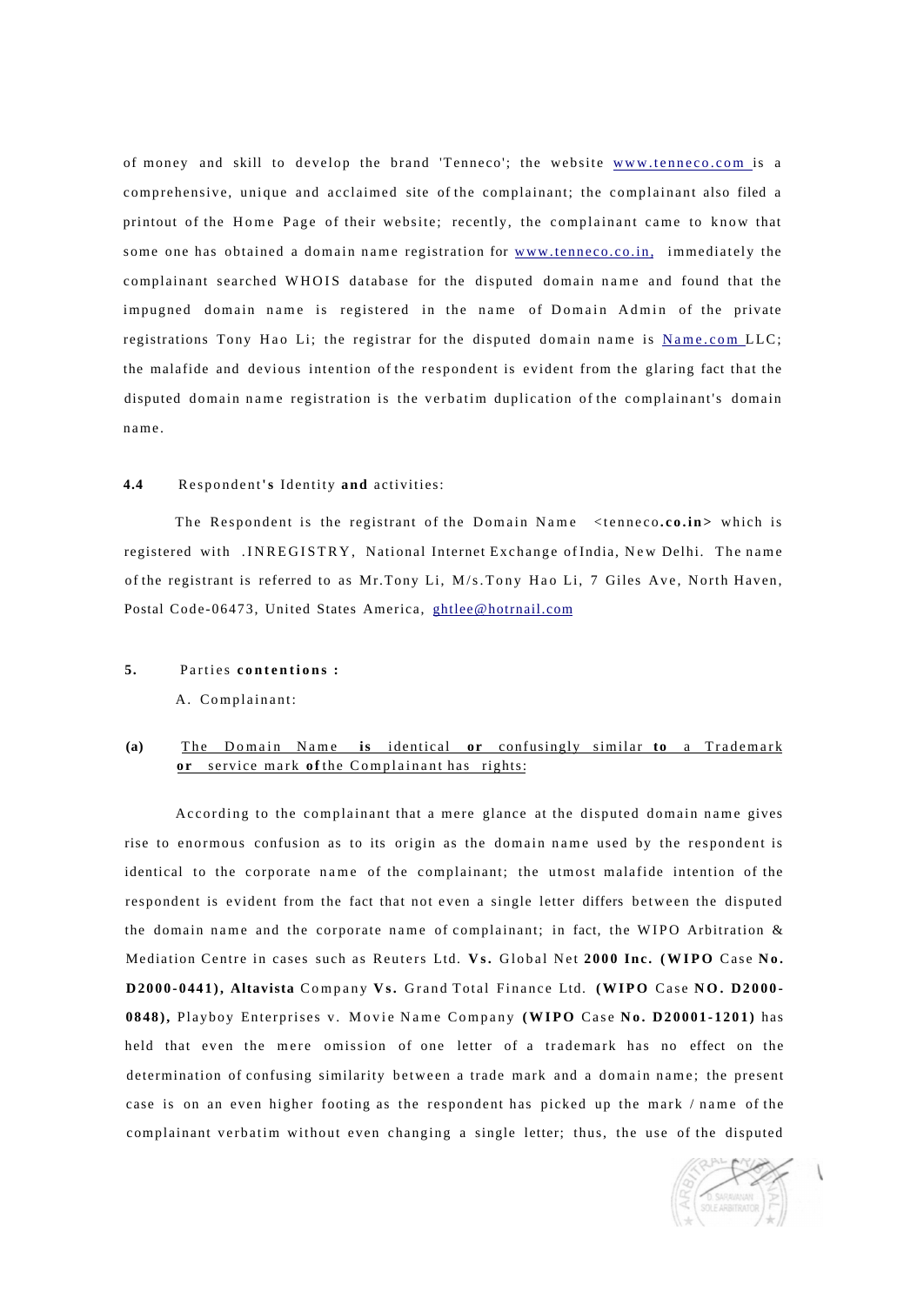domain name by the respondent is a prima facie case of cyber squatting and Trade / Service Mark / Name infringement; the name / mark 'Tenneco' is distinctive, unique and has an established reputation in India and Internationally; the mere mention of the said name / mark establishes an identity and connection with the complainant and none else; the complainant owns all the rights including statutory and common law rights in the said name mark and is entitled to protection under the Indian Trade Marks Act; the use of said name either as a mark, name, domain name, or in any other form whatsoever constitutes violation of the complainant right's; it is also well established that the specific top level of a domain name such as '.com', '.org', may be disregarded when determining whether it is identical are confusingly similar to the Trade Mark in which the complainant has rights; and in this respect the complainant relied upon the decision of the WIPO Arbitration & Mediation Centre in **Magnu m Piering Inc .** v. **Th e Mudjacker s and Garwoo d S. Wilso n (WIPO Cas e No. D2000-1525) and Rollerblade Inc.** v. **Chris McCrady (WIPO Case No. D2000-0429)** 

# (b) Respondent has no rights or legitimate interests in the domain name:

According to the claimant the respondent is in the business of holding domain names and selling them, whereas the Complainant is an established business entity doing business under the brand **'Tenneco'** which itself adequate evidence to show that the Respondent has no legitimate interests in the disputed domain name and is merely hoarding the same without doing any business from it; the respondent has no proprietary or contractual rights in any registered or common law trade mark corresponding in whole or in part to the disputed domain name; the respondent is not authorized or licensed by the Complainant to use its trade / service mark / name or to use the disputed domain name; the respondent is misusing the domain name by hosting an unauthorised website with misleading links; the

in the registration of the disputed domain name arises from the fact that domain names today are a part and parcel of corporate identity; a domain name acts as the address of the company on the internet and can be termed as a web address or a web mark just like a trade mark or service mark; it is also the internet address of a company; the mere act of registration by the Respondent of the disputed domain name containing the mark of the Complainant in it constitutes passing off.

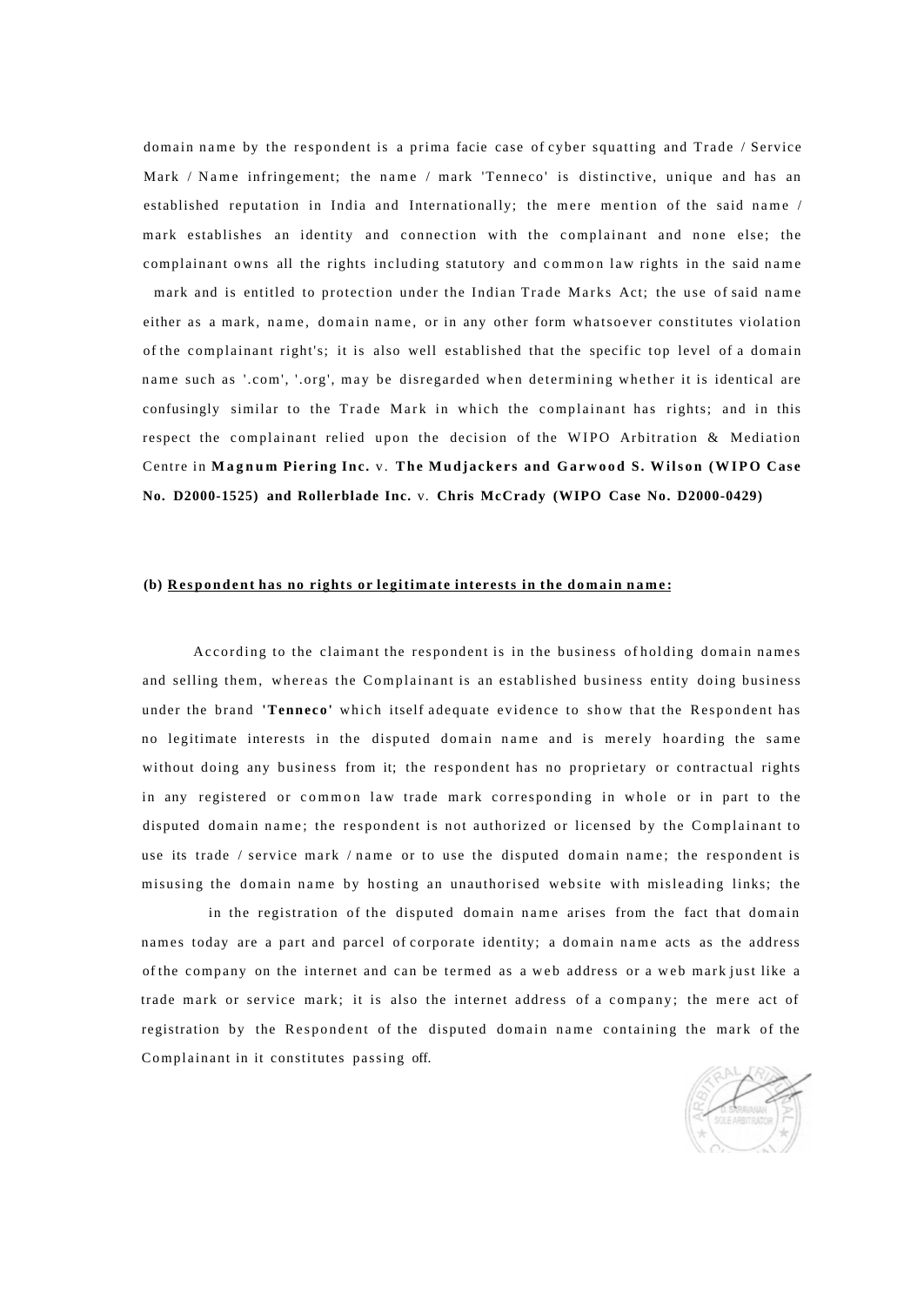#### (c) Respondent has registered and is using the domain name in bad faith:

According to the complainant the fact that the Respondent registered the disputed domain name years after the registration of the Complainant's domain name [www.tenneco.co.i](http://www.tenneco.co.in)n is prima facie evidence of malafide intentions and bad faith; the respondent has obtained registration for the disputed domain name in bad faith for the motives inter-alia that the domain name could be used by the Respondent to extract huge sums of money from the Complainant who has legitimate interest in the said domain name which is evident as the Respondent is not running any website on the disputed domain

or through the impugned domain name, by activating a website, the Respondent may be able to represent itself as the Complainant or its authorized representative and cause damage to some third party by entering into transactions or contracts with them under the grab of being associated with the Complainant which can be extremely dangerous and prejudicial to public interest as well, or the respondent can transfer or sell the domain name to some competing interest of the Complainant who may damage the goodwill and reputation of the Complainant by inserting prejudicial material in relation to the Complainant company which would lead to complete tarnishment of the Complainant's image if valuable property like the domain name falls into the hands of competing interests.

#### Remedie s **Requested:**

In accordance with the Rule 10 of the Policy, for the reasons described in Section V above, the Complainant requests to issue a decision that the contested domain name [www.tenneco.co.in b](http://www.tenneco.co.in)e transferred to the Complainant.

#### B. Respondent:

The Respondent did not submit any response.

#### 6. Discussion and Findings:

It has to be asserted as to Whether the Constitution of Arbitral Tribunal was proper? and Whether the Respondent has received the notice of this Arbitral Tribunal?

Having gone through the procedural history, this Tribunal comes to the irresistible conclusion that the Arbitral Tribunal was properly constituted and Respondent has been notified of the complaint of the Complainant. However, the Respondent did not choose to

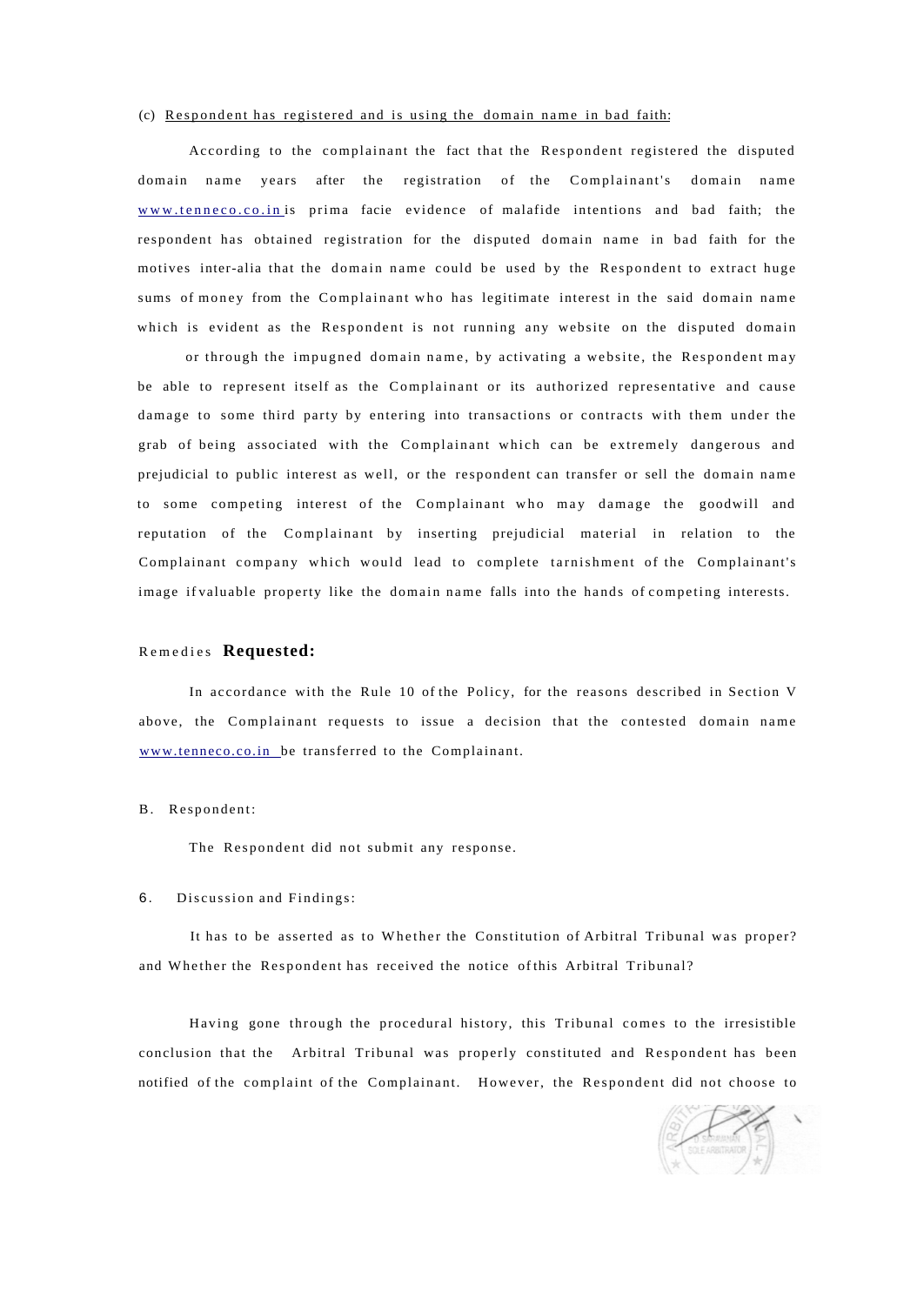submit any response and that non-submission of the Response by the Respondent had also been notified to the Respondent on February 26, 2010.

Under paragraph 4 of the IN Domain Name Dispute Resolution Policy (INDRP), the Complainant must prove each of the following three elements of its case :

- (i) The Respondent's domain name is identical or confusingly similar to a trademark or service mark in which the Complainant has rights;
- (ii) The Respondent has no rights or legitimate interest in respect of the domain name ; and
- (iii) The Respondent's domain name has been registered or is being used in bad faith.

# **(a)** Identical or confusing similarity :

- **i**) The Arbitral Tribunal finds that the Complainant has provided evidences that it possesses registered trademark. The Respondent's domain name, www[.tenneco.co.i](http://www.tenneco.co.in)n consists of entirely Complainant's trademark, except ccTLD. Thus, this Arbitral Tribunal comes to the irresistible conclusion that the disputed domain name www[.tenneco.co.i](http://www.tenneco.co.in)n is confusingly similar or identical to the Complainant's marks.
- ii) The Arbitral Tribunal concludes that the Complainant has established paragraph 4(i) of the IN Domain Name Dispute Resolution Policy.
- (b) Respondent's Rights or Legitimate Interests:
- **i)** The Complainant contends that the Respondent has no legitimate interest in the disputed domain name . Paragraph 7 of the IN Dispute Resolution Policy sets out three elements, any of which shall demonstrate the Respondent's rights or legitimate interests in the disputed domain name for the purposes of paragraph  $4(ii)$  of the Policy. The Respondent had been given the opportunity to respond and to

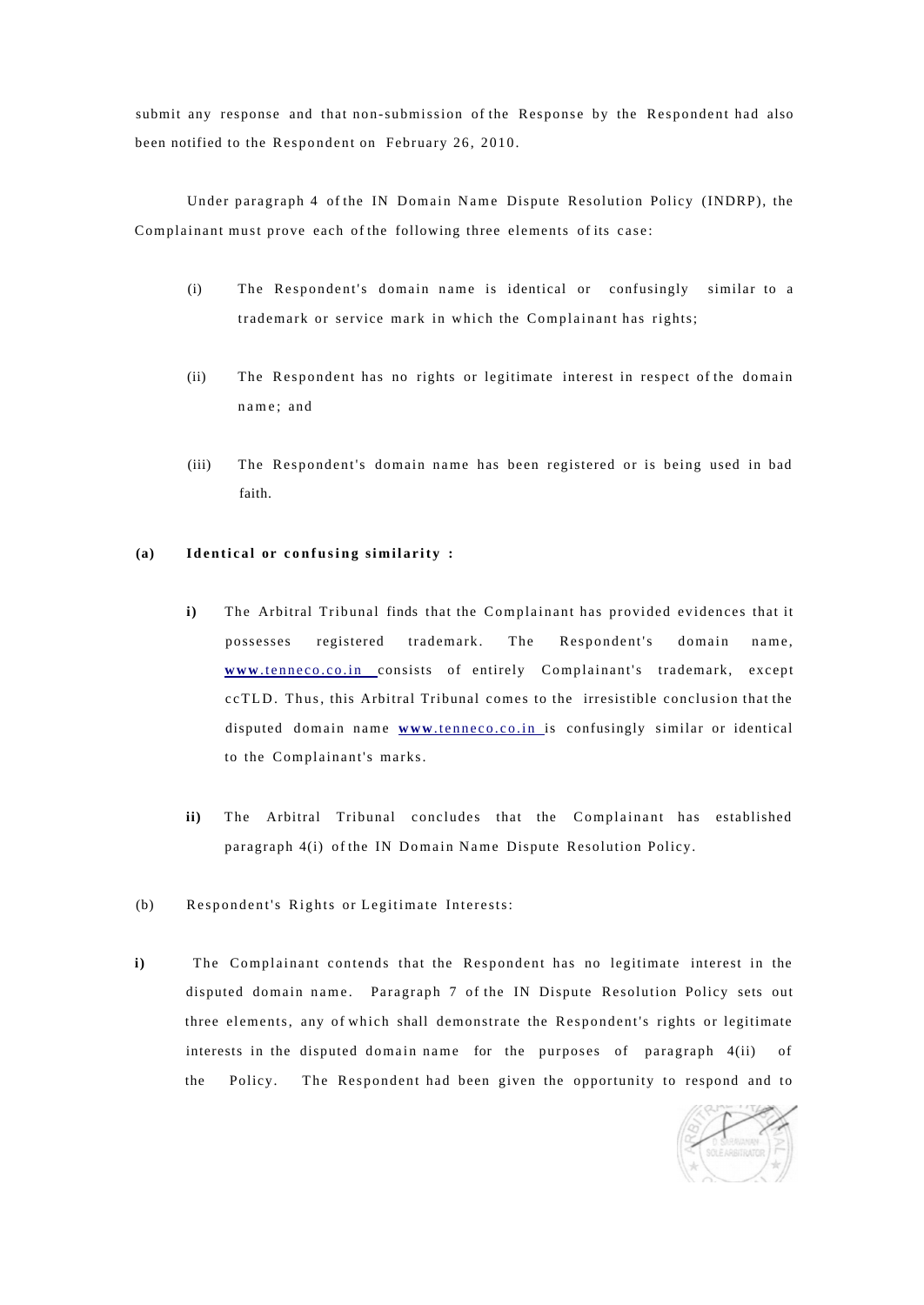present evidence in support of the elements in paragraph 7 of the INDRP. The Respondent has not chosen to do so and has not filed any response in this demonstrating, any rights or legitimate interests in the disputed domain name. Although, the Complainant is not entitled to relief simply by default of the Respondent to submit a Response, the Arbitral Tribunal can however and does draw evidentiary inferences from the failure of the Respondent to respond. The Complainant has established a prima facie case of lack of rights and legitimate interest and the Respondent has failed to rebut the presumption of absence of rights or legitimate interests. proceeding to establish any circumstances that could assist it in

- **ii)**  Based on the record, the Respondent does not have rights or legitimate interests in the disputed domain name as the Respondent's current use is neither an example of a bona fide offering of goods or services as required under paragraph  $7(i)$  of the Policy nor is there any legitimate non-commercial or fair use of the disputed domain name and as such there is no evidence that paragraphs  $7(ii)$  or  $7(iii)$  of the Policy apply. The Complainant asserts that they have not licensed or otherwise authorized the Respondent to use their trademark.
- **iii)**  The Arbitral Tribunal is satisfied that the Respondent has no rights or legitimate interests in respect of the disputed domain name and, accordingly paragraph 4(ii) of the Policy is satisfied.

#### **(c) Registratio n an d Us e in Ba d faith :**

**i)**  Paragraph 6 of the Policy provides the circumstances evidencing registration and use of a domain name in bad faith are that, by using the same, the Respondent has engaged in the similar business competing with the Complainant and the respondent has intentionally attempted to attract, for commercial gain, internet users to the Respondent's web site or other online locations, by creating a likelihood of confusion with the complainant's mark as to the source, sponsorship, affiliation, or endorsement of the Respondent's website or location or of a product or service on the Respondent's web site or location.